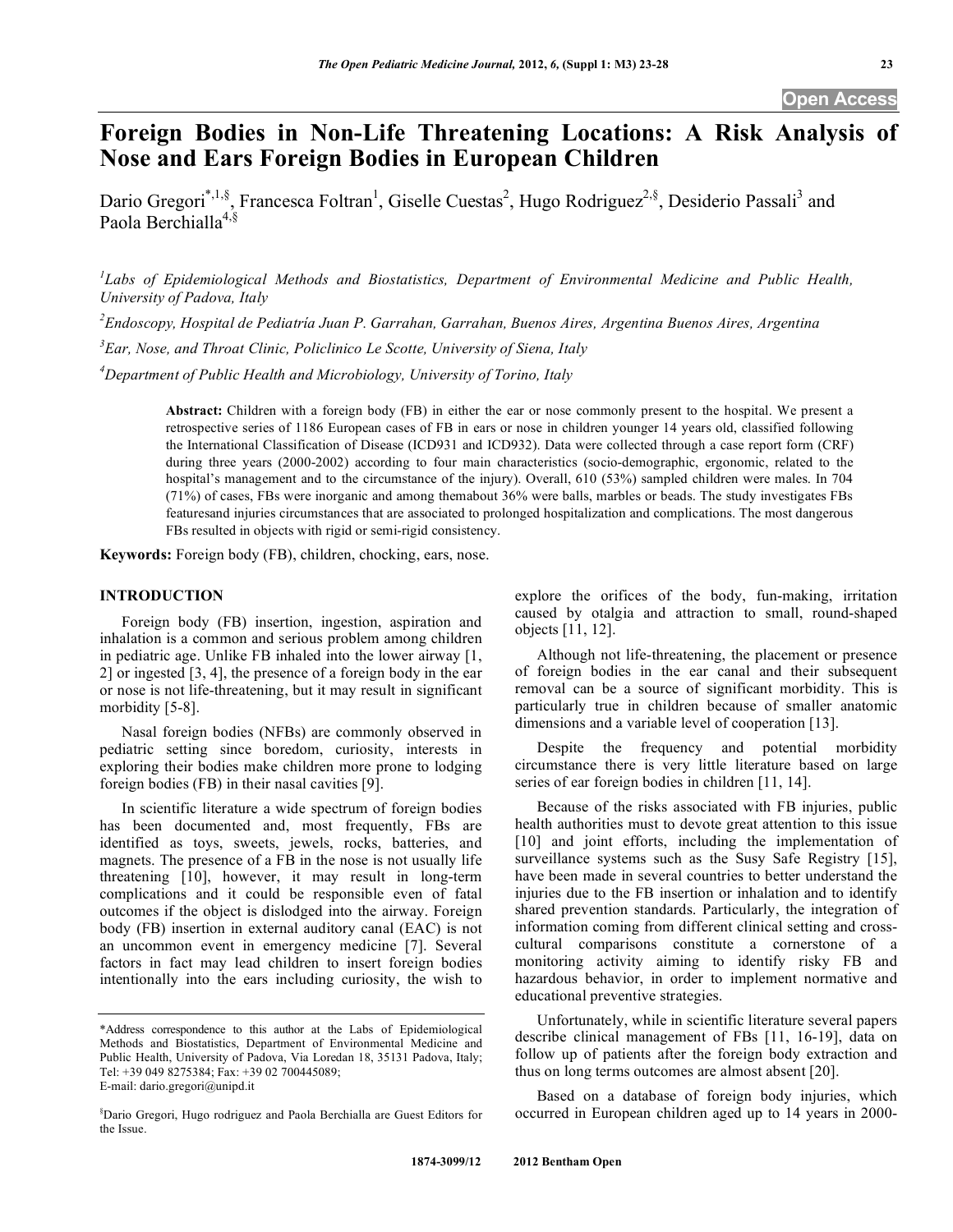2003, this paper will focus on the cases regarding ICD codes 931 (FB inside the ears) and 932 (FB inside the nose) to evaluate the causes of prolonged hospitalization and complication.

# **MATERIALS & METHODS**

 The European Survey of Foreign Bodies Injuries (ESFBI) is a retrospective study, aimed at collecting a great case database concerning FB injuries in the upper airways (the accidents referred to the International Classification of Disease, ICD-codes), as regards to European children, aged 0-14 The discharge records from 19 European hospitals were reviewed. Data were gathered in the capitals' hospitals of 19 countries (Spain, United Kingdom, Germany, Switzerland, Austria, Italy, Belgium, Denmark, Finland, Sweden, Croatia, Slovenia, Greece, Slovakia, Czech Republic, Romania, Bulgaria, Turkey, Poland) and referred to the period starting from January, the 1st, 2000 and December, 31st, 2002 (whether available, also data from 2003 were considered).

 Accidents, caused by the inhalation/ingestion/aspiration/ insertion of FBs, were collected using a standardized Case Report Form (CRF).

 The CRF encompassed four main aspects of the FB injuries: the characteristics of the children (age, gender), the characteristics of the object (shape, consistency and dimension), circumstances of injury (presence of parents, activity) and hospitalization details (length of stay in hospital, complications).

 The coordinating centre received the data and made the quality case control in collaboration with the European Federation of Oto-Rhino-Laryngological Societies (EUFOS) board. Dedicated doctors checked for all cases that presented not sufficient integrity and accuracy, such as those records with discrepancies among the birth date of the injured child and the accident date or missed completion of mandatory fields [21].

 Two outcomes were identified: (*i*) complications and (*ii*) prolonged hospitalization, which was defined on the basis of the length of stay(LOS) of 3 days, at least.

 Descriptive statistics of the study sample were done using percentages and absolute numbers. Prolonged hospitalization and complications were analyzed using odds ratios and related 95% confidence intervals. Analyses were performed using R version 2.8 and Hmisc and Design libraries [22].

# **RESULTS**

 A total of 1186 European children had a foreign body injuries with the FB located in ears or nose. Among them, 51%

| Table 1. | Distribution of Complications and Hospitalization by Age, Gender, FB Removal Technique, Type of Admission and Adult |
|----------|---------------------------------------------------------------------------------------------------------------------|
|          | <b>Presence and FB Features</b>                                                                                     |

|                            |      | Complications                         |             |                     | <b>Prolonged hospitalization</b> |                                                    |                  |
|----------------------------|------|---------------------------------------|-------------|---------------------|----------------------------------|----------------------------------------------------|------------------|
|                            | N    | No                                    | Yes         | OR (95%CI)          | $<$ 3 Days                       | $\geq$ 3 Days                                      | <b>OR</b>        |
|                            |      | $N=929$                               | $N = 124$   |                     | $N = 134$                        | $N=7$                                              |                  |
| Age class: $<1$            | 1178 | $1\%$ (6)                             | $1\%$ (1)   | 0.82(0.10; 6.91)    | $2\%$ (2)                        | $0\%$ (0)                                          | <b>NS</b>        |
| $1 - 3$                    |      | 53% (487)                             | $29\%$ (36) | 0.36(0.24; 0.55)    | 41% (54)                         | $14\%$ (1)                                         | 0.49(0.06; 4.22) |
| >3                         |      | 47% (429)                             | $70\% (87)$ | Ref                 | 58% 76)                          | $86\%$ (6)                                         | Ref              |
| Gender: Male               | 1164 | 53% (485)                             | $54\%$ (66) | 1.03(0.71; 1.51)    | 53% (69)                         | $14\%$ (1)                                         | 0.23(0.03; 2.00) |
| FB removal technique:      | 1061 |                                       |             |                     |                                  |                                                    |                  |
| Endoscopy                  |      | $60\% (555)$                          | $33\%$ (41) | Ref                 | $9\%$ (12)                       | $29\%$ (2)                                         | Ref              |
| Operation                  |      | $14\%$ (127)                          | $9\%$ (11)  | 1.17(0.59; 2.34)    | $76\% (101)$                     | $29\%$ (2)                                         | 0.12(0.02; 0.92) |
| Other                      |      | $26\% (244)$                          | 58% (72)    | 3.9982.65; 6.03     | $15\%$ (20)                      | $43\%$ (3)                                         | 0.90(0.13; 6.18) |
| Regime of hospitalization  | 1186 |                                       |             |                     |                                  |                                                    |                  |
| Day Hospital               |      | $21\% (105)$                          | $29\%$ (8)  | 2.79(1.07; 7.24)    | 75% (100)                        | $71\%$ (5)                                         | 0.50(0.05; 4.71) |
| <b>Emergency Service</b>   |      | 74% (366)                             | $36\%$ (10) | Ref                 | $7\%$ (10)                       | $14\%$ (1)                                         | Ref              |
| Ordinary                   |      | $5\%$ (25)                            | $36\%$ (10) | 14.64 (5.57; 38.45) | $18\%$ (24)                      | 14% (1)                                            | 0.42(0.02; 7.34) |
| Adult presence             | 1186 |                                       |             |                     |                                  |                                                    |                  |
| Adult present              |      | 35% (287)                             | $39\%$ (43) | 1.16(0.77; 1.75)    | $40\%$ (48)                      | $0\%$ (0)                                          | <b>NS</b>        |
| FB type: Inorganic         | 1186 | 70% (653)                             | $65\% (81)$ | 0.80(0.53; 1.19)    | 78% (104)                        | $100\%$ (7)                                        | <b>NS</b>        |
| FB consistency: Conforming | 1034 | $18\%$ (164)                          | $24\%$ (29) | 1.42(0.88; 2.27)    | $19\% (24)$                      | $0\%$ (0)                                          | <b>NS</b>        |
| Do not know                |      | $2\%$ (21)                            | $1\%$ (1)   | 0.38(0.05; 2.89)    | $0\%$ (0)                        | $0\%$ (0)                                          | <b>NS</b>        |
| Rigid                      |      | 57% (513)                             | $53\%$ (64) | Ref                 | $61\% (78)$                      | 86%(6)                                             | Ref              |
| Semi-rigid                 |      | $23\% (205)$                          | $22\%$ (27) | 1.06(0.65; 1.70)    | $20\% (25)$                      | $14\%$ (1)                                         | 0.52(0.06; 4.53) |
| FB shape: 2D               | 993  | $7\%$ (65)                            | $11\%$ (11) | 2.24(1.09; 4.60)    | $6\%$ (8)                        | $0\%$ (0)                                          | <b>NS</b>        |
| 2D circle                  |      | $7\%$ (64)                            | $9\%$ (9)   | 1.86(0.86; 4.03)    | $7\%$ (9)                        | $14\%$ (1)                                         | <b>NS</b>        |
| 3D                         |      | $18\%$ (156)                          | $43\%$ (45) | 3.82(2.39; 6.10)    | $31\% (38)$                      | $43\%$ (3)                                         | 1.74(0.33; 9.04) |
| other                      |      | $10\%$ (90)                           | $1\%$ (1)   | 0.15(0.02; 1.08)    | $2\%$ (3)                        | $0\%$ (0)                                          | <b>NS</b>        |
| Spherical                  |      | 57% (503)                             | $37\%$ (38) | Ref                 | 53% (66)                         | $43\%$ (3)                                         | Ref              |
| FB volume                  | 453  | 33.49 113.04 267.95 33.49 65.42 152.5 |             | 0.83(0.66; 1.03)    |                                  | 6.0 18.0 40.0 30.87 33.49 80.37 3.91 (0.99; 15.48) |                  |

Number after percents are absolute frequencies. For volume, I quartile/median/III quartile are reported. N is the number of non missing values. Odds ratio (OR) and 95% confidence interval were reported.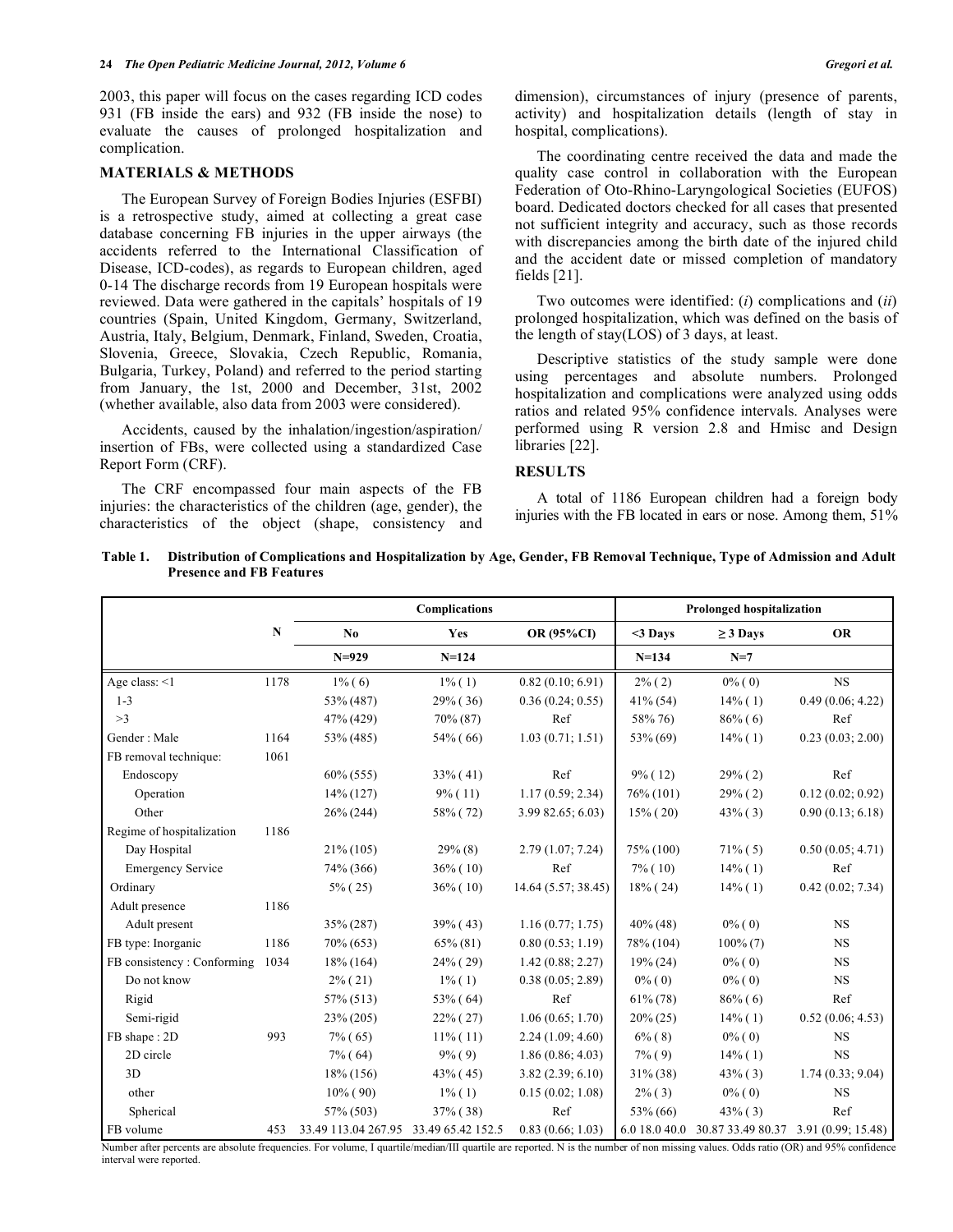were between 1-3 years old; 53% were males, according to previous studies [23, 24], which report a slightly higher incidence of FB injuries among males (Table **1**).

 Nineteen different objects were retrieved. Among them, 70% were inorganic, 55% had a spherical shape and 57% had a rigid consistency with volume ranging from 14 to 800  $mm<sup>3</sup>$ .

 Regarding the activity played by children immediately before the accident, playing is the most frequent (82%); also in the 64% of cases, adults were absent.

 Among injured children, 86% did not require hospitalization; in the 34% of cases the foreign body was removed using endoscopy in Emergency Service.

 Overall, 11% of the children experienced complications. The most frequent complication was inflammation of external meatus and perforation of tympanic membrane and infection of nasal mucosa.

 Surgery removal techniques showed anot significantly increased risk of complications than endoscopy (OR=1.17; 95% CI: 0.19-2.34); whereas 3D objects showed a significant increased risk of complicated injuries (with respect to spherical

shaped foreign bodies) (O.R.=3.82, C.I. 2.39-6.10). Children older than three years old were at significantly greater risk of prolonged hospitalization (Table **1**).

 Inorganic foreign bodies were encountered more often in case of prolonged hospitalization (Table **1**). Indeed they resulted associated with spherical and 3D shaped object and with rigid and semi-rigid consistency, which posed major risk of complicated injuries (Table **3**).

 A multivariable analysis for selecting predictors of prolonged hospitalization and complications was carried out. Shape and volume of the FB inserted its consistency along with organic/inorganic distinction, age and gender of the injured child, presence of complications (whether considering prolonged hospitalization as outcome) and the removal technique was considered as covariate for logistic regression model. After a backward selection procedure, age and shape of FBs were the only significant variable for predicting prolonged hospitalization and presence of complications (Table **3**). In Fig. (**1**), probability of experiencing complications and having prolonged hospitalization is showed as function of age in the case of injuries due to 3D foreign bodies.

#### **Table 2. Foreign Bodies Features According to Inorganic/Organic Distinction**

|                         | $\mathbf N$ | Inorganic           | Organic        | <b>Test</b>      |  |
|-------------------------|-------------|---------------------|----------------|------------------|--|
|                         |             | $N = 825$           | $N = 346$      | <b>Statistic</b> |  |
| Shape: 2D               | 993         | $5\%$ (36)          | $15\%$ (41)    | P < 0.001        |  |
| 2D circle               |             | $9\%$ (62)          | $5\%$ (14)     |                  |  |
| 3D                      |             | $20\%$ (143)        | $21\%$ (59)    |                  |  |
| other                   |             | $6\%$ (43)          | $15\%$ (43)    |                  |  |
| Spherical               |             | $60\% (420)$        | $44\%$ (121)   |                  |  |
| Consistency: Conforming | 1034        | $11\%$ (79)         | 39% (114)      | P < 0.001        |  |
| Do not know             |             | $0\%$ (0)           | $5\%$ (16)     |                  |  |
| Rigid                   |             | $70\% (513)$        | $23\%$ (69)    |                  |  |
| Semi-rigid              |             | 19% (137)           | $32\%$ (95)    |                  |  |
| Volume                  | 453         | 33.49 113.04 267.95 | 54.0 82.0 189. | $P=0.77$         |  |

Test used: Chi-square test for shape and consistency and Wilcoxon test for volume.

#### **Table 3. Multivariable Model for the Predictors of Complications and Prolonged Hospitalization**

| Factor              | Complications |        |      | <b>Prolonger Hospitalization</b> |                          |                          |  |
|---------------------|---------------|--------|------|----------------------------------|--------------------------|--------------------------|--|
|                     | <b>OR</b>     | 95% CI |      | <b>OR</b>                        | 95% CI                   |                          |  |
| Age                 | 3.19          | 1.67   | 6.09 | 1.76                             | 0.14                     | 22.81                    |  |
| Shape               |               |        |      |                                  |                          |                          |  |
| 2D:Spherical        | 2.34          | 1.12   | 4.92 | 0.01                             | $\boldsymbol{0}$         | $1.07E + 22$             |  |
| 2D circle:Spherical | 1.83          | 0.83   | 4.01 | 3.58                             | 0.3                      | 43.52                    |  |
| 3D:Spherical        | 4.17          | 2.57   | 6.75 | 1.49                             | 0.27                     | 8.25                     |  |
| other:Spherical     | 0.15          | 0.02   | 1.13 | $\boldsymbol{0}$                 | $\boldsymbol{0}$         | $4.31E + 40$             |  |
| Consistency         |               |        |      |                                  |                          |                          |  |
| Conforming: Rigid   | 1.34          | 0.74   | 2.43 | $\blacksquare$                   | $\overline{\phantom{a}}$ | $\overline{\phantom{a}}$ |  |
| Semirigid:Rigid     | 1.01          | 0.59   | 1.71 | 0.50                             | 0.05                     | 5.32                     |  |

Predictors were chosen with backward selection after entering all variables in the model.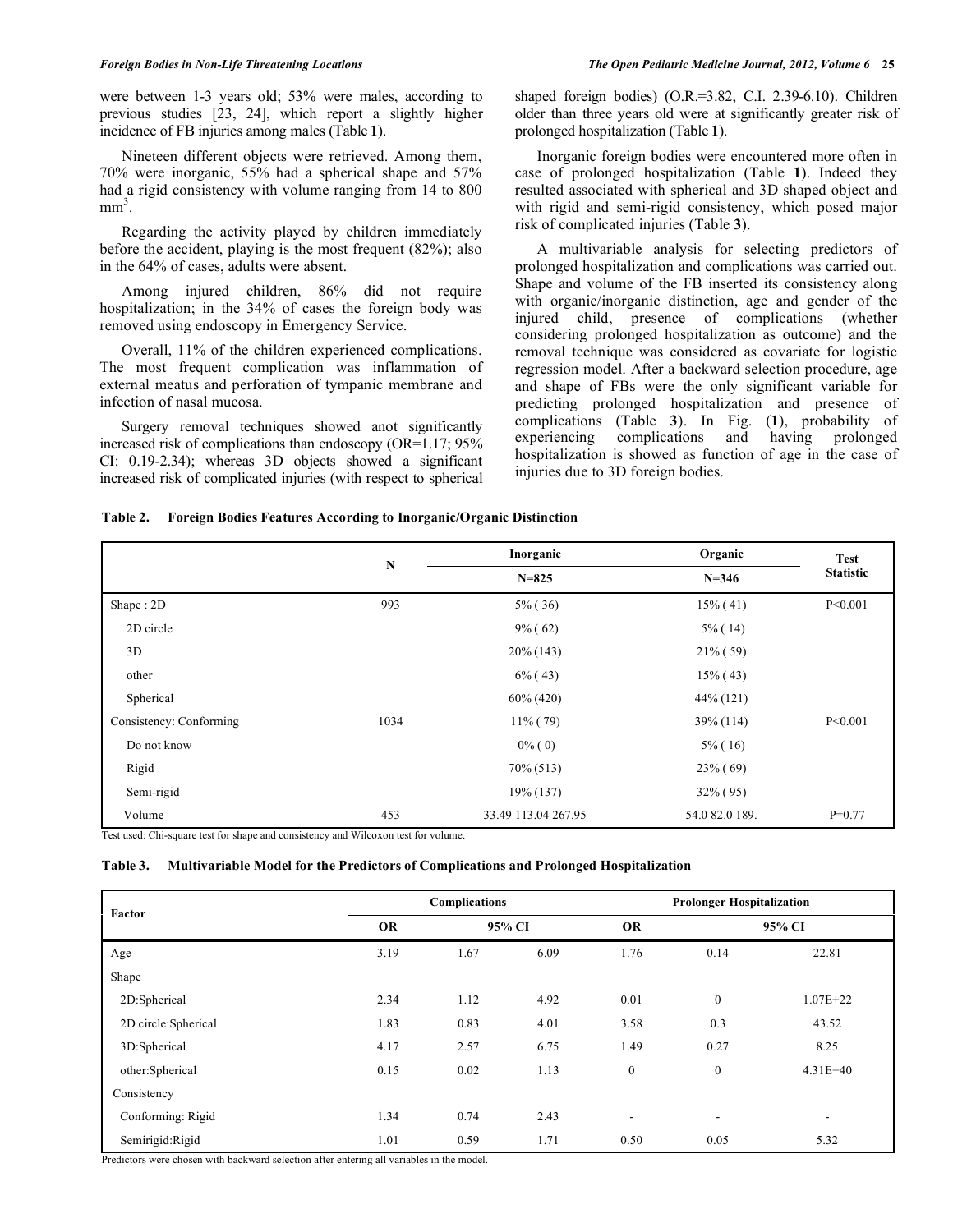

**Fig. (1).** Probability of experiencing complication (left) and prolonged hospitalization (right) as function of age for injuries due to 3D rigid foreign bodies.

# **DISCUSSION**

 Inhalation and aspiration of foreign bodies maintain their connotation of high prevalence cause of injury in children. Unfortunately, FB injuries are a neglected epidemic and there's a lack of sensibility in terms of recognition and acknowledgement of the FB injury risk; the constant evolvement of the FB typology, as new products reach the market, makes the information on product specific hazard and symptoms scattered; moreover, in most of the cases the diagnosis is difficult since symptoms are absolutely a specific [25].

 Particularly, foreign bodies in the nose and in the ears produce local inflammation which may result in a pressure necrosis and damage the surrounding structure [26]. Nasal symptoms are mainly caused by inflammation, mucosal damage and extension into adjacent structures and could include sneezing, epistaxis, nasal obstruction, nasal discharge, pain, and eventually rhinosinusitis. Similarly, a FB in the ear may result in significant morbidity because of the small anatomic size and delicate skin of EAC and the thinness of the tympanic membrane [27].

 In our case series the most frequent symptoms was bleeding and infections of external ear and nasal mucosa constituted well documented complications.

 As observed elsewhere, the first determinants of a damage requiring hospitalization are the age of the child and the shape of the object; on the opposite, differently from the most common findings, food and organic FB appear to be less dangerous than inorganic FB, whose relative inert nature is believed to imply a mild tissue inflammation and a relatively quick response of the patient upon removal [28].

However, inorganic FB more frequently than food have shape and consistency identified as risky in our analysis

 Adult presence is not sufficient to prevent hazardous situations: in our experiences almost 90% of injuries happen under adult supervision stressing the evidence that preventive strategies imposing a regulation of industrial production, even if fundamental, are not sufficient and need to be integrated with other preventive intervention, addressed to improve parents consciousness and attention toward a proper surveillance of children.

 Consciousness toward foreign body injuries in children is needed also in order to address the problem from the public health perspective. In fact, the economic impact of hospitalization and complication of FB injuries on public health costs [29] confirms that FB injuries need a public health approach to be tackled effectively.

## **THE ESFBI STUDY GROUP**

#### **Coordinating Center**

Prof. Roberto Corradetti, University of Torino, Italy

Prof. Dario Gregori, University of Padova, Italy

Prof. Desiderio Passali, University of Siena, Italy

Dr Silvia Snidero, University of Torino, Italy

#### **Austria**

 Prof. Albegger Klaus, Head of the ENT-Department, Salzburg, Austria

 Dr. Huttegger Isidor, Universitätsklinik für Kinder- und Jugendheilkunde, Salzburg, Austria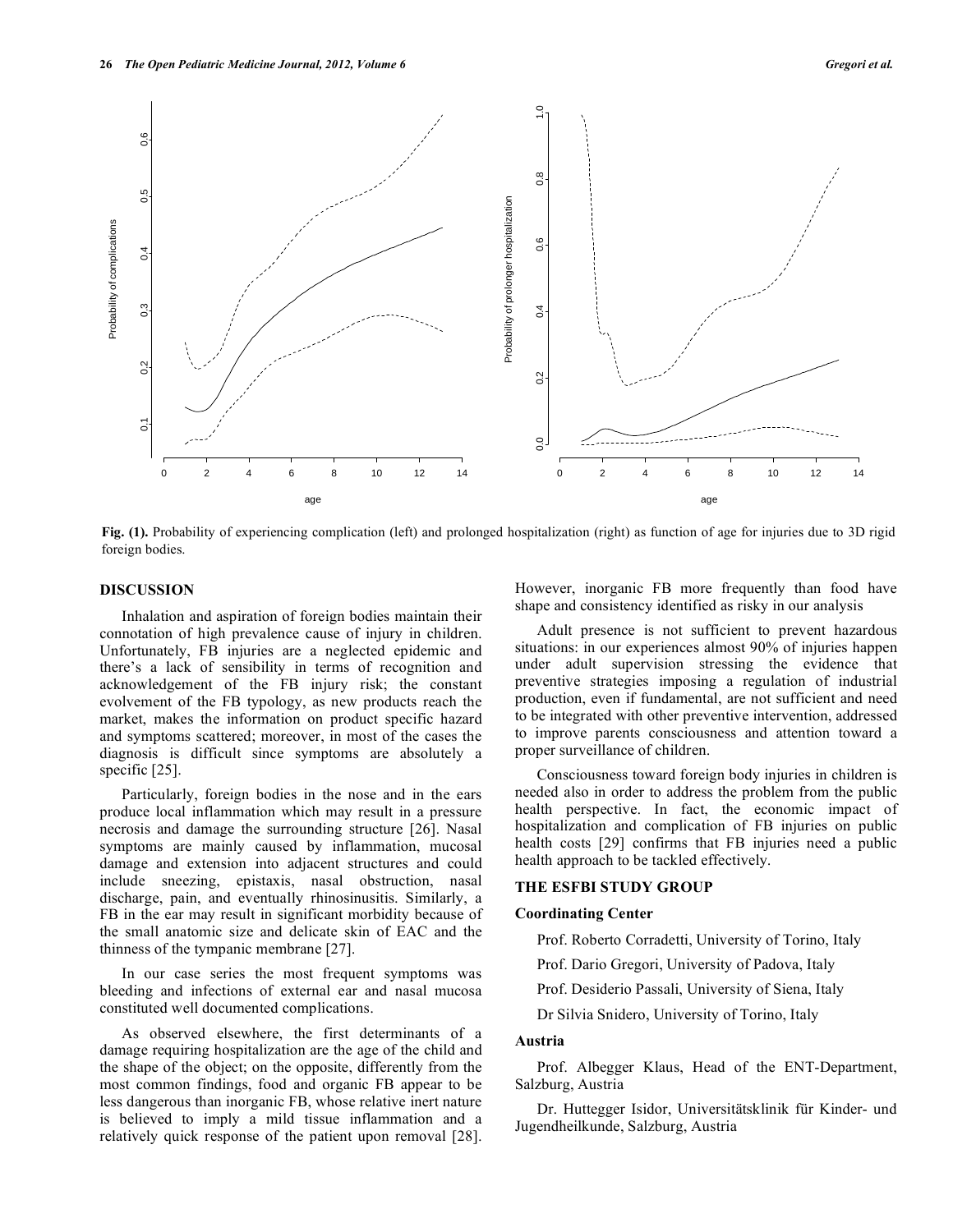Dr. Schulz Gernot, Universitätsklinik für Kinder- und Jugendheilkunde, Salzburg, Austria

 Dr. Bauer Jan, Universitätsklinik für Kinder- und Jugendheilkunde, Salzburg, Austria

# **Belgium**

 Prof. Bertrand Bernard, Cliniques Universitaires UCL de Mont-Godinne, ENT Dept., Yvoir, Belgium

#### **Bulgaria**

 Prof. Karchev Todor, University Hospital "Tzaritza Joanna", Sofia, Bulgaria

 Prof. Tzolov Tzolo, University Hospital "Tzaritza Joanna", Sofia, Bulgaria

#### **Croatia**

 Prof. Mladina Ranko, ORL Department, University Hospital Salata-KBC, Zagreb, Croatia

 Dr. Kovac Lana, ORL Department, University Hospital Salata-KBC, Zagreb, Croatia

### **CzechRepublic**

 Dr. Slapak Ivo, Pediatric ENT Department of Childrens University Hospital, Brno, Czech Republic

## **Denmark**

 Prof. Tos Mirko, Gentofte University Hospital of Copenhagen, Hellerup, Denmark

 Prof. PerCaye-Thomasen, Gentofte University Hospital of Copenhagen, Hellerup, Denmark

#### **Finland**

 Dr. Pitkäranta Anne, Helsinki University Central Hospital, Helsinki, Finland

## **Germany**

 Prof. Jahnke Volker, Charitè Campus Virchow - Klinikum, Berlin, Germany

 Dr. Göktas Önder, Charitè Campus Virchow - Klinikum, Berlin, Germany

### **Greece**

 Prof. Nikola Simasko, Democritus University of Thrace, Ent Department, Alexandrupolis, Greece

 Dr. Chroni Matilda, Agia Sophia Children Hospital, Ent Department, Athens, Greece

 Dr. Dr IoannisChristopoulos, Agia Sophia Children Hospital, Ent Department, Athens, Greece

# **Italy**

 Prof. Desiderio Passàli, Dept. of Otorhinolaryngolgy, University of Siena, Italy

 Prof. Luisa Bellussi, Dept. of Otorhinolaryngolgy, University of Siena, Italy

 Dr. Giulio Cesare Passàli, Dept. of Otorhinolaryngolgy, University of Siena, Italy

 Dr. Francesco Passàli, Dept. of Otorhinolaryngolgy, University of Siena, Italy

 Dr. Valerio Damiani, Dept. of Otorhinolaryngolgy, University of Siena, Italy

#### **Poland**

Prof. ChmielikMieczysław, Department of Pediatric Otorhinolaryngology,

The Medical University of Warsaw, Poland

#### **Romania**

 Prof. Sarafoleanu Dorin, Clinica ORL, Sfanta Maria Hospital, Bucharest, Romania

 Dr. Sarafoleanu Codrut, Clinica ORL, "Sfanta Maria Hospital", Bucharest, Romania

 Dr. Dan Cristian Gheorghe, Clinica ORL, "Spitalul de Copii Marie Curie", Bucharest, Romania

# **Slovakia**

 Prof. Jakubíková Janka, Pediatric Otolaryngology Department of Medical Faculty of Comenius University, Bratislava, Slovakia

# **Slovenia**

Prof. Zargi Miha, Department of Otorhinolaryngolgy and Cervicofacial Surgery, University Medical Centre, Ljubljana, Slovenia

Dr. Grošelj Aleš, Department of Otorhinolaryngolgy and Cervicofacial Surgery, University Medical Centre, Ljubljana, Slovenia

Dr. Matos Aleš, Department of Otorhinolaryngolgy and Cervicofacial Surgery, University Medical Centre, Ljubljana, Slovenia

### **Spain**

 Prof. Rubio Lorenzo, Jefe de la Unidad ORL - Hospital Ruber International, Madrid Spain

Dr. Cervera Javier, Hospital Niño Jesus, Madrid, Spain

# **Sweden**

 Prof. Stierna Pontus, Karolinska University Hospital Huttinge, Stockholm, Sweden

#### **Switzerland**

 Prof. Pasche Philippe, Service ORL, Centre Hospitalier Universitaire Vaudois, Lausanne, Switzerland

 Dr. Cherif Ahmed, Service ORL, Centre Hospitalier Universitaire Vaudois, Lausanne, Switzerland

#### **Turkey**

 Prof. Önerci T. Metin, Hacettepe University, Dept. of Otorhinolaryngology, Ankara, Turkey

 Dr. Çiftçi Arbay Özden, Hacettepe University, Faculty of Medicine, Dept of Pediatric Surgery, Ankara, Turkey

Dr. Doğan Riza, Hacettepe University, Faculty of Medicine, Dept of Cardiovascular Surgery, Ankara, Turkey